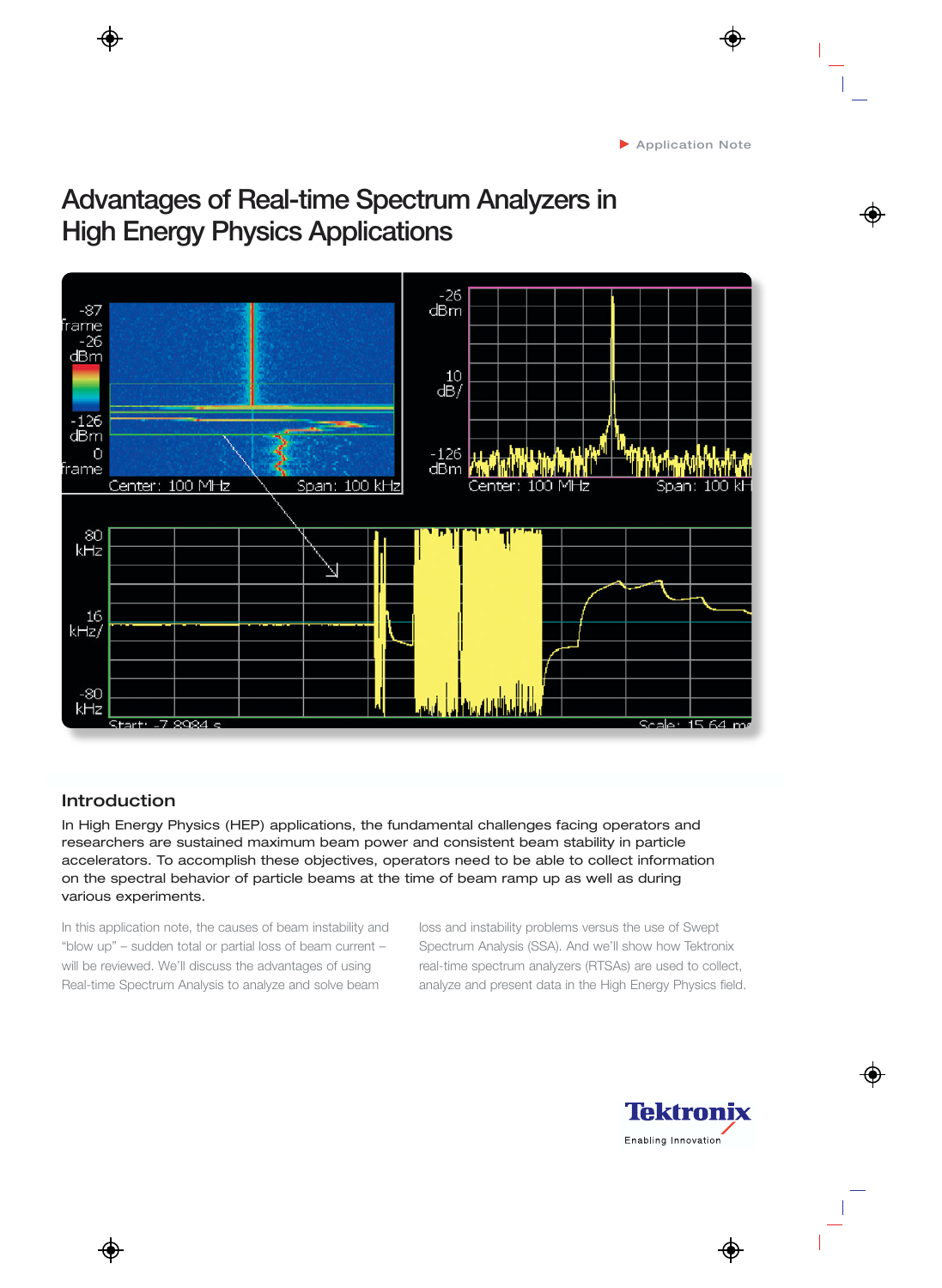**Application Note** 







## Causes of Beam Instability and "blow up"

In a storage ring, particles (protons, electrons, or ions) are injected into a stable orbit that allows them to circulate for many hours. This orbit of particles is known as the "beam." The beam is maintained in the storage ring at a certain velocity until such time as it is "kicked out" to the Linear Accelerator (LINAC). During the storage time, the beam's velocity, path, coherence, and chromaticity are monitored and adjusted using magnets and RF fields. It is during this portion of the beam life cycle that it is most susceptible to errors and problems.

The beam orbit in the storage ring has design values called horizontal, vertical, and longitudinal "tune" frequencies, which are directly related to the beam's position in the ring. The electrical characteristics of the focusing magnets and RF cavities around the ring determine these values.

Typically, particles are injected into the ring at low energy levels then "ramped up" to higher levels. During ramping, it is important that the horizontal and vertical tune frequencies do not shift, lest they hit upon a resonant combination that causes beam instability or sudden total loss of ring beam current (beam blow up).Beam instabilities can be caused by a number of factors. Non-linearities and/or different response times of independent controls such as beam

position monitor (BPM) cables and circuits, magnets for guidance and focusing of the beam, Klystrons or Tetrodes (which provide power to RF cavities that transmit energy to the beam), and vacuum pumps and monitors can all cause beam instabilities. Vibrations and lack of proper shielding are other factors.

The challenge for operators and researchers is to correctly identify the factors causing beam instabilities and blow up so that costly accelerator time is not interrupted and experimental results are not compromised. The instrument most often used to identify problems in particle accelerator applications is the spectrum analyzer. In the section that follows, we discuss the advantages of real time spectrum analyzers versus swept spectrum analyzers in HEP applications.

## Using Spectrum Analyzers – Swept Frequency vs. Real Time

In swept frequency spectrum analyzers, signals are observed as a function of frequency – an approach that loses most, if not all temporal (time relative) information. Real-time spectrum analyzers allow the user to view and measure each portion of the input signal's frequency spectrum as a function of time. The differences, as they pertain to HEP applications, are as follows.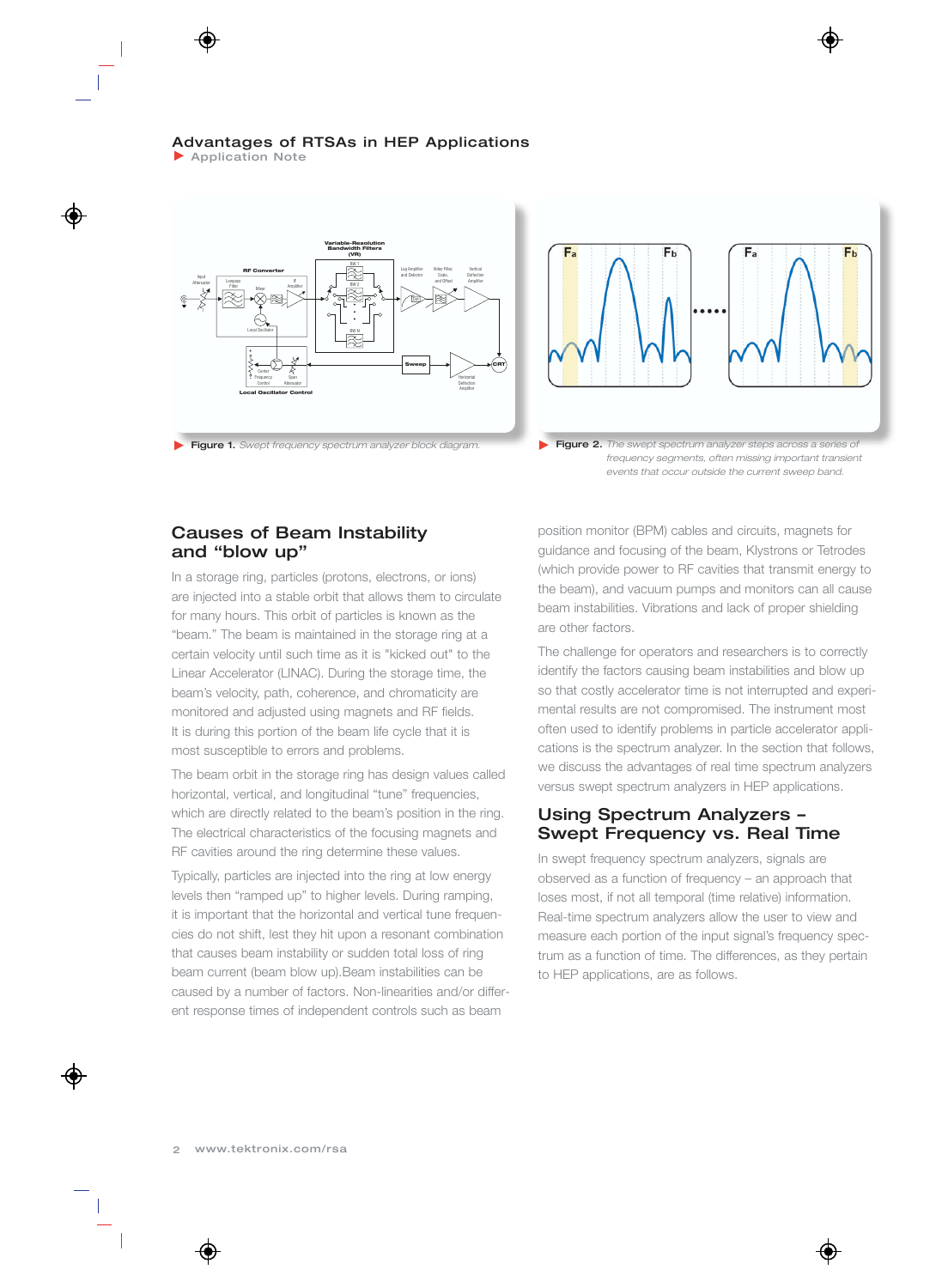Application Note



#### Swept Frequency Spectrum Analyzers

Figure 1 is a simplified block diagram of the swept frequency spectrum analyzer architecture. The local voltage-controlled oscillator continuously sweeps through a range of frequencies that are combined in a mixer stage with the input signal (a process known as heterodyning).

The mixer is a nonlinear device that produces the sum and difference of the two signals, along with the originals and their harmonics. The resulting signal components are sent through a resolution filter that extracts the desired mixing product. This signal product is then detected and sent to the Y-axis of the display (amplitude). At the same time the voltage controlled oscillator signal is processed and sent to the display to create the X-axis sweep (frequency).

The traditional swept spectrum analyzer makes amplitude vs. frequency measurements by sweeping a resolution bandwidth (RBW) filter over the frequencies of interest and recording the amplitude at each frequency point. While this method provides superior dynamic range, its disadvantage is that it only records the amplitude data in one frequency at a time. Sweeping the RBW filter over a span of frequencies takes time - on the order of seconds in some cases. A relatively stable, unchanging input signal is required.

If there is a rapid change in the signal, it is statistically probable that the change will be missed. As shown in Figure 2, the sweep is looking at frequency segment  $F_a$ while a momentary aberration is occurring at  $F<sub>b</sub>$ . By the time the sweep arrives at segment  $F<sub>b</sub>$ , the error has vanished. It does not get detected. There is no way to trigger on defined signal characteristics, nor is there a way to accumulate a record of longer-term signal behavior.

The response, or settling time, of the resolution filter limits the sweep rate of the analyzer. In addition, and sweep rate is proportional to the square of the bandwidth – the narrower the resolution bandwidth, the slower the sweep rate. If the analyzer sweeps too quickly the displayed amplitude will be lower than the actual amplitude and the apparent frequency will be shifted to the right.

Theoretically, the sweep rate should be infinitely slow, but that is not realistic – so, some amount of acceptable error must be specified. Increased sweep times demand that the input signal remain stationary for even longer periods – usually disqualifying swept analyzers for the measurement of intermittent or periodic signals.

Traditionally the major advantages of swept-frequency analyzers over real-time instruments have been their dynamic range and frequency range. Recent advances in high-speed analog-to-digital (A/D) converter technology, however, have narrowed those advantages, as new realtime analyzers feature 70 dB or more of dynamic range and coverage from DC to 8 GHz – more than adequate for most HEP applications.

### Real-time Spectrum Analyzers: Storing and Analyzing Frequency and Time

As time-varying signals become more common in HEP applications, the need for an alternative approach to RF acquisition and analysis becomes more urgent. The real-time spectrum analyzer has emerged to solve this tough measurement problem. Alone among the spectrum analyzer architectures, the RTSA can trigger on a frequency domain event, then capture and analyze any passband signal that falls within its real-time bandwidth.

Figure 3 depicts the RTSA architecture. An integrated down-converter positions the real-time bandwidth on any passband up to the analyzer's upper limit. After filtering, the down-converted signal goes through an ADC that digitizes it, allowing triggering, capturing and analysis of the signal all at once.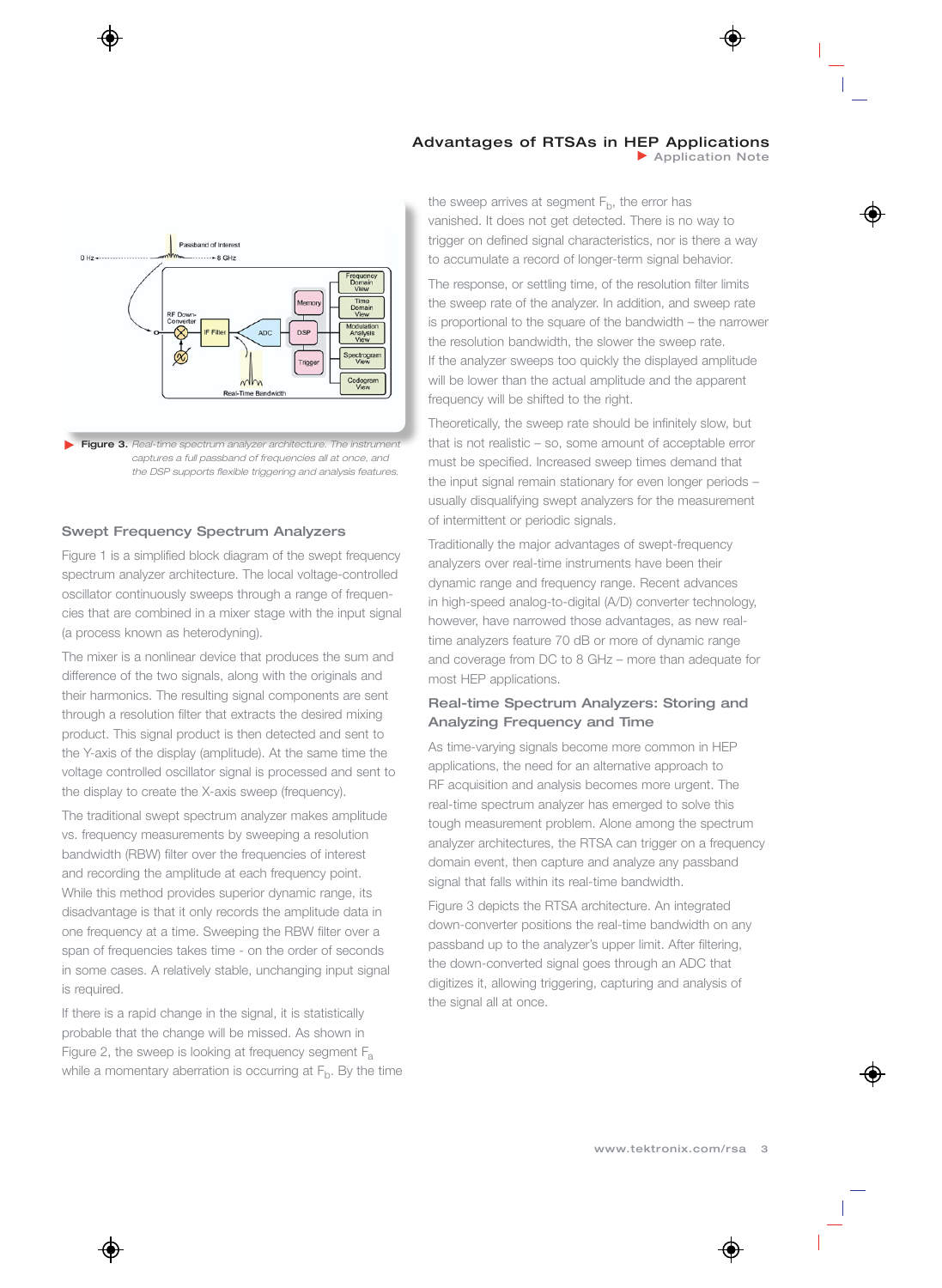**Application Note** 

Since the basic process is not one of sweeping across the RF input signal and building an image from serially acquired frequency steps, the RTSA's digital IF architecture allows a continuous capture of "snapshots" known as frames. These frames accumulate in the memory as a seamless, continuous record of time.

The memory supports a variety of display and analysis tools including the spectrogram, which plots an entire series of frames to reveal signal changes over time. Thus the RTSA is the only RF signal analyzer optimized to produce a threedimensional display: frequency, power (amplitude), and time.

If the passband of interest exceeds the real-time bandwidth of the RTSA, the RTSA can step through a series of frequency segments, just like the swept analyzer. In doing so, each sweep captures a band of frequencies equivalent to the RTSA's real-time bandwidth. Then the instrument concatenates the frequency bands and presents a conventional frequency-domain display.

## RTSA Measurements in Particle Accelerator Applications

Tektronix RSA2200A and RSA3300A Series Real-time Spectrum Analyzers are used in particle accelerator applications to monitor beam ramping, measure horizontal and vertical tune frequencies during ramp up; measure chromaticity; and monitor amplitude, frequency and phase modulations. In addition, the RSA's allow the display of power vs. time information and provide a frequency mask trigger for monitoring beam stability.

#### Monitoring beam ramping

In the following example, we will monitor a beam ramp up that is typically 160 ms in duration, and compare that with the commissioning phase during which the beam may be ramped up at a rate of 1 second. We will also review a few common frequency spans settings: 20, 50, 100, and 200 KHz.

The RSA is able to capture and store up to 25 spectral waveforms in the frequency domain during the typical





160 ms ramp time (156 during the 1 second ramp time). These waveforms can be viewed in either a traditional frequency domain display (as would be seen on a Swept Frequency Analyzer) or in a Spectrogram mode where the X-axis is frequency, Y-axis is time and power is given a color representation.

The RSA provides the ability to recall this data and step back in time through the captured waveforms in 6.4 ms intervals.

Table 1 shows the relationship of frequency span, frame rate, time resolution, and frequency resolution as well as record length (length of events that can be stored in the RSA). The Time resolution is the interval between each of the 1024 samples that makes up the frame.

The RSA can also display the information in a Power vs. Time format with time resolution to 40 nanoseconds and dynamic range superior to an oscilloscope (see Figure 4).

How does frequency and time resolution compare with a Swept Spectrum Analyzer (SSA) frequency resolution? Assuming the typical 501 data points of resolution on the SSA display, the answer is shown in Table 2.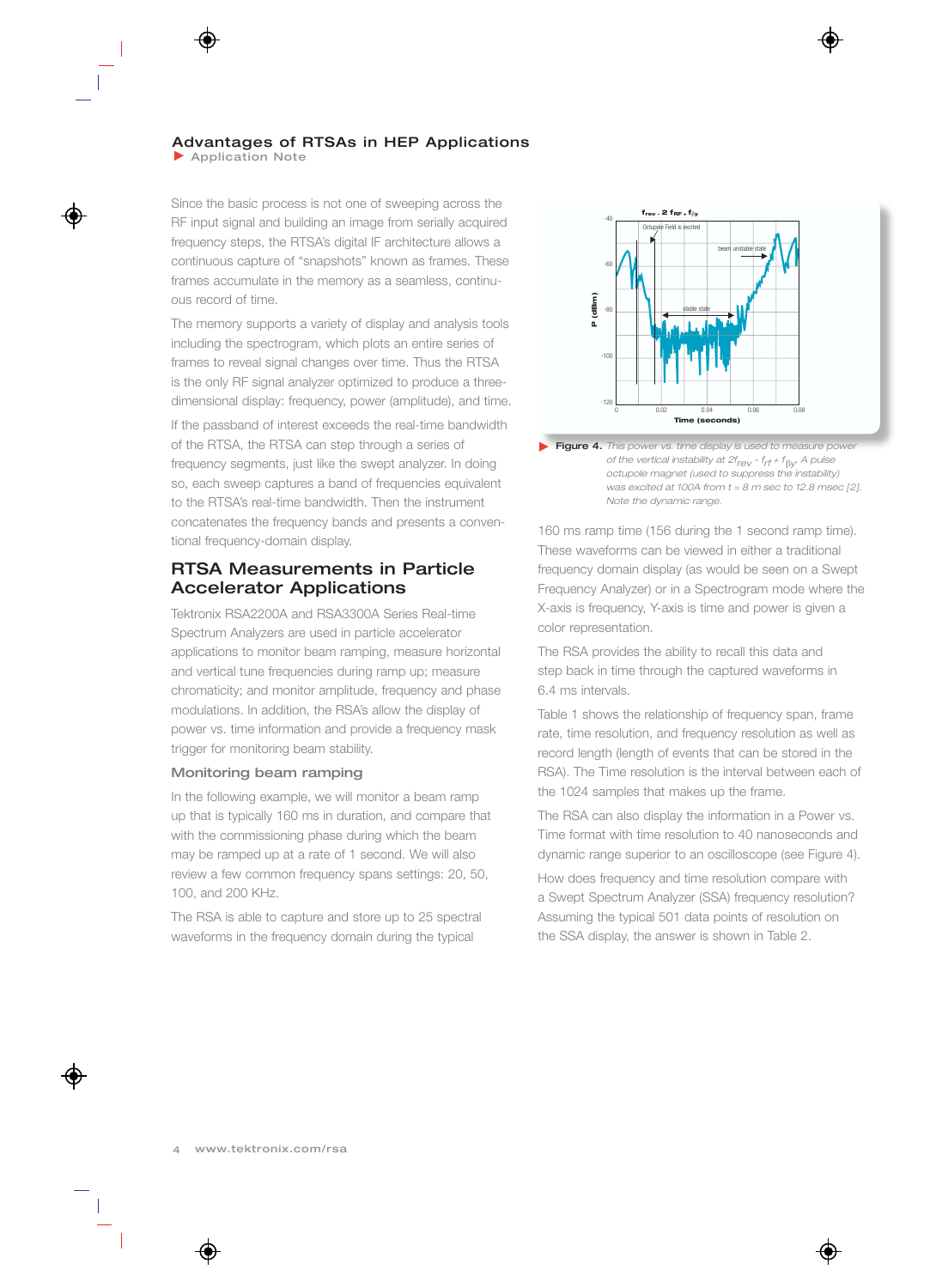**Application Note** 

| Span           | Frame<br>Rate    | Time<br>Resolution | Frequency<br>Resolution | Record<br>Length<br><b>RSA3300A</b><br>(64 MB) | Record<br>Length<br><b>RSA2200A</b><br>$(2 \text{ MB})$ |
|----------------|------------------|--------------------|-------------------------|------------------------------------------------|---------------------------------------------------------|
| <b>200 KHz</b> | $3.2 \text{ ms}$ | $3.125$ us         | $312.5$ Hz              | $51.2$ sec                                     | 1.6 <sub>sec</sub>                                      |
| 100 KHz        | $6.4 \text{ ms}$ | $6.25$ us          | 156.25 Hz               | $102.4$ sec                                    | $3.2$ sec                                               |
| 50 KHz         | $12.8$ ms        | $12.5$ us          | 78.125 Hz               | $204.8$ sec                                    | $6.4$ sec                                               |
| $20$ KHz       | 32 ms            | 31.25 us           | $31.25$ Hz              | 512.0 sec                                      | $16.0$ sec                                              |

Table 1. *Relationship of span, frame time, time resolution, frequency resolution and memory length.*

How about sweep time? Here we see the analog and FFT modes offered by some analyzers compared with the Real Time mode of the Tektronix RSA instruments at narrower resolution bandwidth (RBW) settings.

In a swept analyzer, any event that occurs at a particular frequency between the 200 msec it takes to sweep that point will not be observed. The same is true of any event occurring <15 ms in our example FFT instrument of Table 3. The real time capabilities of the Tektronix RSA Series, however, will allow the user to view the entire span in 6.4 ms time slices. In addition, the RSA will allow the user to store and recall these signals for post-capture analysis, a feature not offered in swept spectrum analyzers. The user can recall these signals in "frequency vs. time" or "power

versus time" mode with even better time resolution (6.25 us). So we see that the unique architecture and approach offered in the Tektronix RSA2200A and RSA3300A series analyzers provide a definite advantage when measuring transient signals, and often with improved frequency resolution. With fast frame rates, Tektronix real time spectrum analyzers allow for a more dynamic measurement of the chromaticity and application of chromatic correction.

| Frequency<br>Span | Swept Analyzer<br>(501 data points) | <b>RSA</b><br>(Real-time mode) |
|-------------------|-------------------------------------|--------------------------------|
| 100 KHz           | $200$ Hz                            | $156$ Hz                       |
| $20$ KHz          | $40$ Hz                             | 31 Hz                          |

Table 2. *Comparison of swept analyzer and RSA frequency resolution at 100 KHz and 20 KHz Resolution Bandwidth settings, assuming 501 data points resolution on the swept analyzer.*

| Analyzer Type                                           | Swept               | FFT                 | <b>Real Time</b>                                 |
|---------------------------------------------------------|---------------------|---------------------|--------------------------------------------------|
| RBW (default)                                           | $1$ KH <sub>7</sub> | $1$ KH <sub>7</sub> | $266.96$ Hz                                      |
| Sweep Time<br>(Coupled Mode)/<br><b>Time Resolution</b> | $0.2$ sec           | $15 \text{ ms}$     | 6.4 ms (frame time)<br>6.25 us (time resolution) |

Table 3. *Comparison of time resolution at 100 KHz frequency span between an analog swept spectrum analyzer, an instrument with FFT mode (offered in some analyzers at narrower resolution bandwidth (RBW) settings) and the RSA using Real Time technology. Note the much-improved default RBW setting using the RSA.*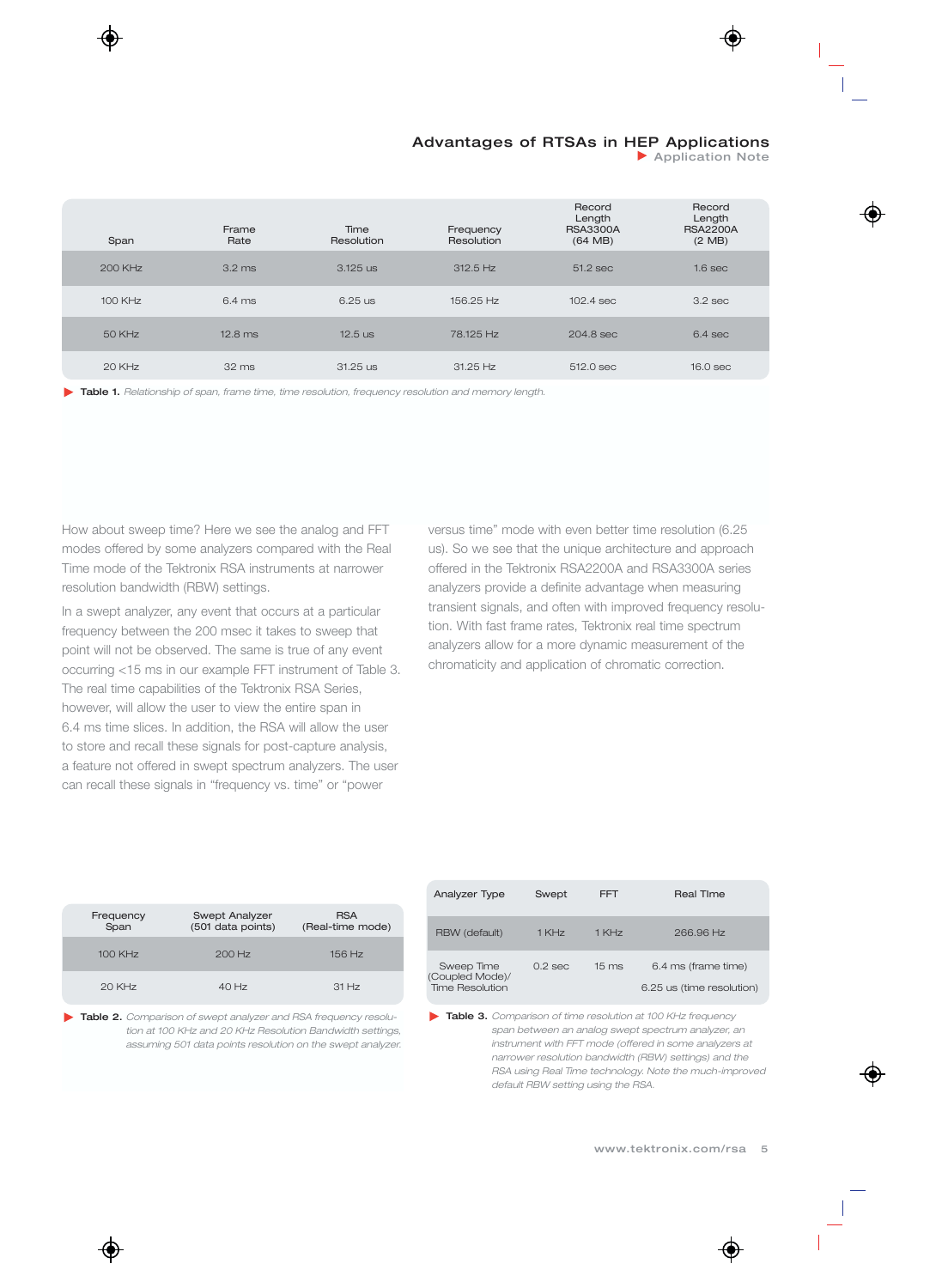**Application Note** 



Figure 5(a). *Spectrum of a phase-modulated signal that has a 1.5 GHz carrier modulated at a rate of 20 Hz and phase modulation amplitude of 1.75 radians.*

#### Chromaticity measurements

Chromaticity describes the change in betatron resonant frequency (tune) as a function of beam momentum. Chromaticity compensation is required in high-energy storage rings to avoid instability due to the head-tail (H-T) effect. We define the chromaticity of a lattice as  $Q' = dQ/dd$ where Q is the betatron tune and d is the fractional deviation from nominal momentum.

One approach is to measure the coherent damping rates by shock exciting the beam with a fast kicker, then observing the response of beam-position monitor signals on the RTSA. The analyzer displays the damping envelope logarithmically, allowing, after subtraction of the incoherent radiation-damping rate, the determination of the coherent damping rate.

In positron or proton storage rings with many closely spaced bunches, an electron cloud can build up in the vacuum chamber due to photoemission or secondary emission. There then exists the possibility of a single-bunch twostream instability driven by this electron cloud. Depending on the strength of the beam-electron interaction, the chromaticity, and the synchrotron oscillation frequency, this instability either resembles a linac beam breakup or a head-tail instability.



*in fig 5a. Note that marker functions can now be used do directly read the phase modulation and rate.*

Most tune measurements in the storage ring are made at a single time in the acceleration cycle. However, if the tunes are measured over the entire acceleration cycle, as required by swept frequency analyzers, the process requires many beam cycles making data acquisition extremely laborious and grinding HEP experiments to a halt. The RTSA can acquire and retrieve tune data for the complete acceleration cycle in one beam cycle. It can also be desirable to utilize Phase Modulated RF to measure the chromaticity [3, 4]. The RSA products allow direct Phase Modulation (PM) measurement for faster, more accurate chromaticity calculations (see Figures 5(a) and 5(b)).

#### Analog Demodulation with Multi-Domain Display

The RSA offers amplitude, frequency and phase demodulation capabilities in multi-domain displays. By using marker functions, the RSA makes it possible to easily read out modulation directly on the display (see Figure 6).

FM demodulation is useful for a number of HEP applications. In the event of beam instability, for example, it is possible to analyze the variation with high frequency and time resolution (see Figure 7). It is also useful to monitor Betatron signals and for cases where a known amount of external FM is injected into the RF system.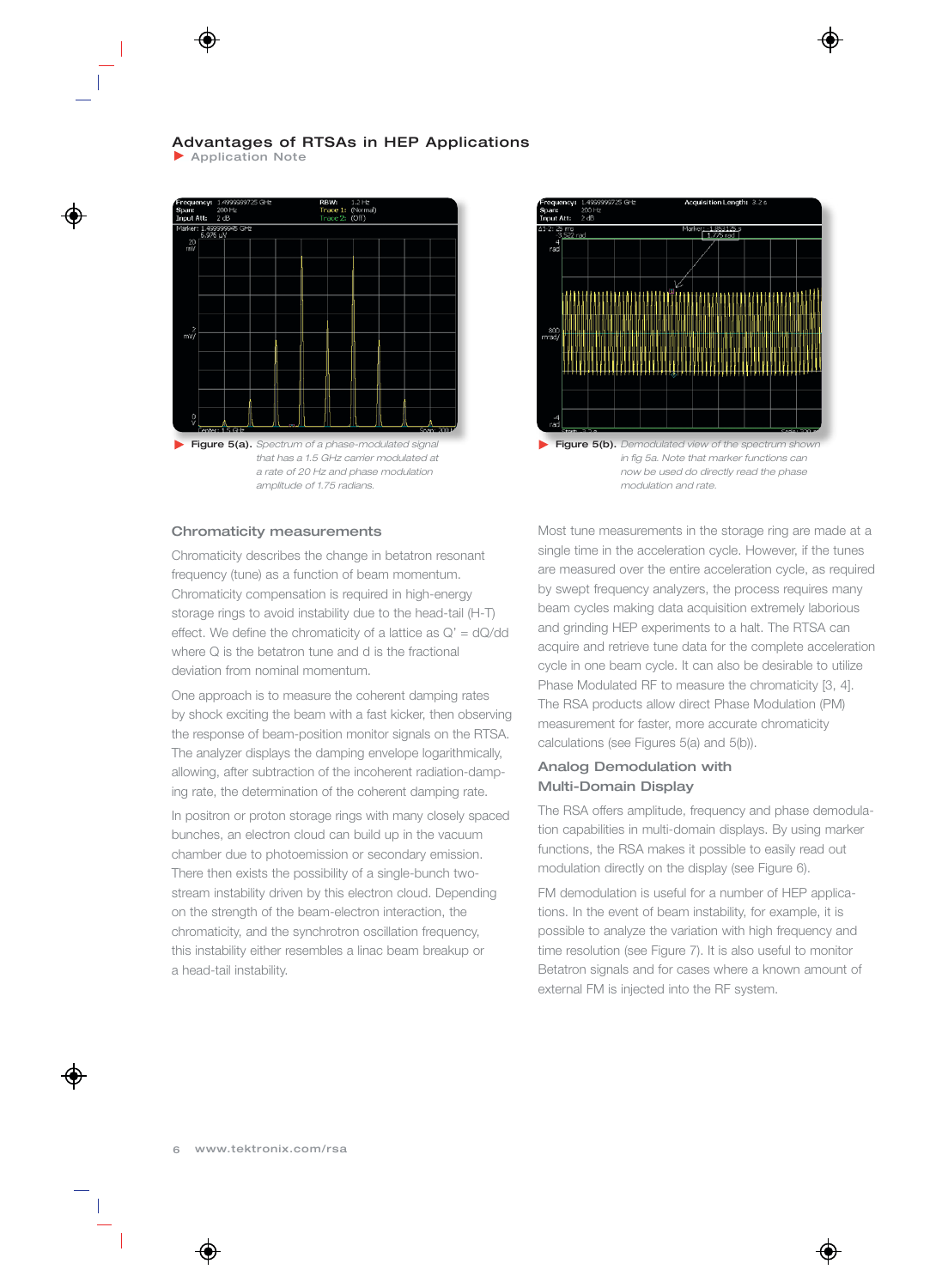

0<br>dBm  $\rm{d}^{10}_{\rm B}$  $\frac{-100}{dBn}$ **Linkin** enter: 100 MHz Span: 500 kHz  $100$  MH Marker ms<br>2<mark>44.5299234819 Hz</mark>  $\frac{1}{10}$ 57.62125 ms<br>I.1976343474 kHz  $kHz$  $kHz/$  $kHz$  $9.7425 \text{ m}$ alog De mod: FM Den

Figure 6. *A direct readout of an FM signal. A peak marker is used to read out the peak FM deviation (around 10 kHz) and delta marker to read out FM rate (1 ms or 1 kHz). In spectrogram mode (upper left) X-axis is frequency, Y-axis is time and a color scale represents power.*



Figure 7. *Multi-mode view of signal instability.*

In Figure 7 we see severe signal instability in a multi-mode view. Recall from Table 1 that with a 100 kHz span the Spectrogram (upper left) and Frequency Domain (upper right) views provide time resolution of 6.4 ms and frequency resolution of 156.25 Hz. Using the FM demod mode (bottom), the time resolution (X-axis) can be set to 6.25 us and frequency resolution (Y-axis) to 16 mHz per division, allowing extremely transient and small frequency variations to be observed.

Phase modulation is especially useful to for monitoring phase stability of the beam, for analyzing and adjusting the many Phase Lock Loops (PLL) found in a typical storage ring, and for calculating chromaticity (see Figure 8). Amplitude modulation is useful for Synchrotron measurements.



**Figure 8.** PLL responses, upper left shows frequency domain (with *Frequency Mask Trigger enabled), upper right shows Spectrogram, the frequency swing and then settling is clearly visible. Phase change vs. Time (PM Demod) is seen at the bottom.*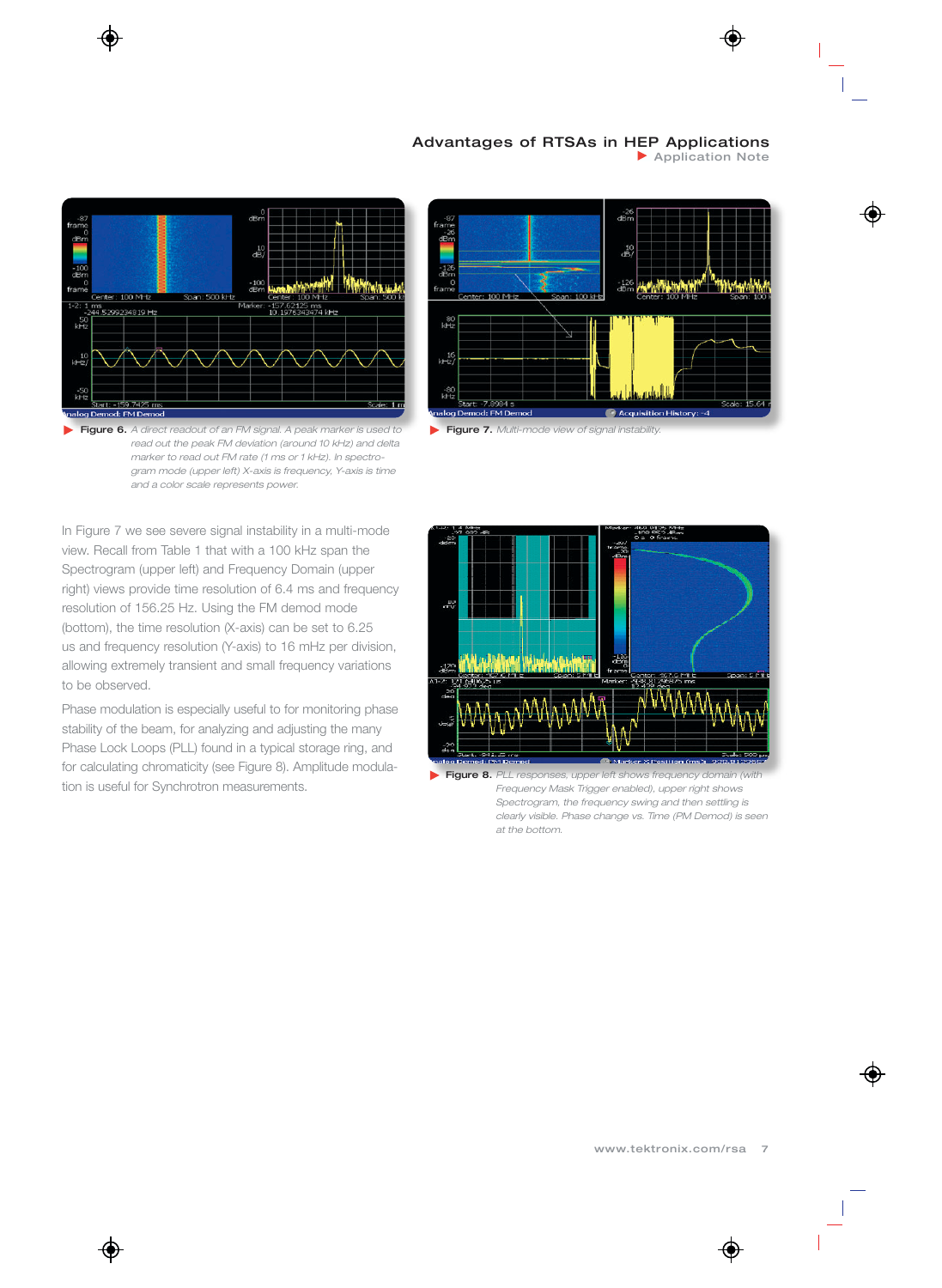▶ Application Note



Figure 9. *Beam instability appears as transient distortion products. An unstable beam (top) is compared to a stable beam (bottom). Note the appearance of distortion products when unstable.*

## Monitoring Beam Stability with Frequency Mask Trigger

Beam instability appears in the frequency domain as either signals that drift in frequency or as distortion products (see Figure 9).

By using its unique Frequency Mask Trigger (Figure 10), the Tektronix RSA can be set to trigger should either of these events occur. A mask can be "drawn" on the display using a mouse to within one pixel and 0.1 dB of resolution.

Once the RSA is triggered, it can begin recording data for later analysis, it can also output a trigger to an external device, such as an alarm. Additionally, the RSA offers a pre-trigger setting, so it is possible to recall and analyze data just prior to the triggering event.



Figure 10. *Use of Frequency Mask Trigger.*

This is a major advantage over the traditional trigger offerings found in swept frequency analyzers, which were limited to either a TTL input or an IF level trigger. Swept frequency analyzers monitor the power level of all signals in the IF passband and, consequently, would be constantly triggered on the signal regardless of the distortion product. The RSA3300A offers theses traditional trigger inputs with the additional, unique option of a Frequency Mask Trigger.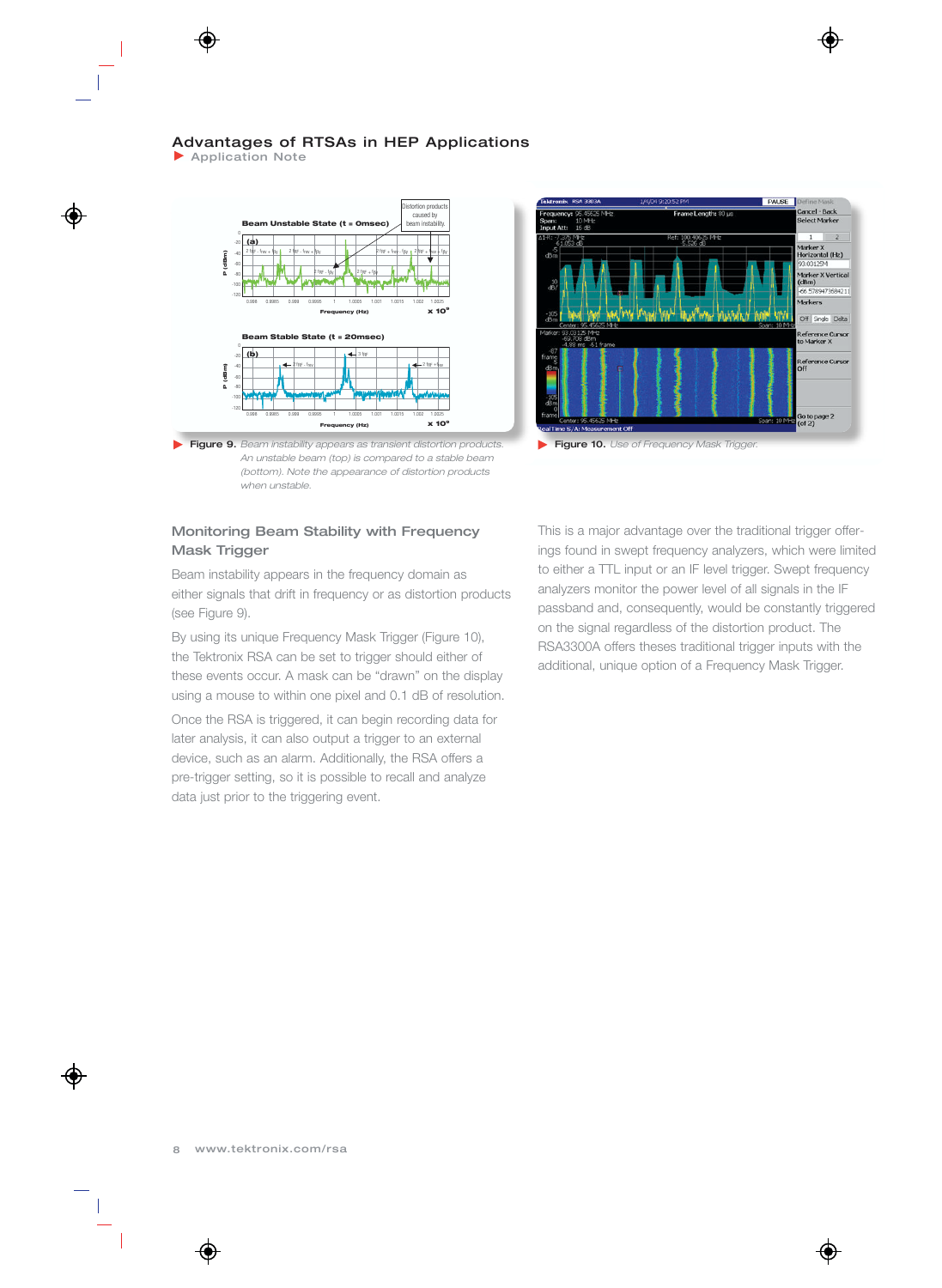**Application Note** 

## Additional Features and Applications

#### Amplitude Correction

Additional RSA features that can be useful in HEP applications include the ability to input an amplitude correction file with up to 3000 points of frequency response data (see Figure 11). This can be useful for correcting for loss of BPM cables or other losses prior to the RTSA input.

#### Vibration Analysis

The RSA can be used to measure low frequency vibrations (to DC) with excellent frequency resolution and much better update display rates than traditional swept frequency analyzers. The importance of vibration problems increases with the smaller emittance of a storage ring for synchrotron radiation source. Vertical emittance of a storage ring can be so small that the effects of vibration on the electron beam cannot be neglected. Operation of air conditioning, watercooling and vacuum pumps can cause vibration of the magnets, which then affects beam stability. These vibrations can be analyzed using accelerometers, the output of which can be amplified and fed to the RSA for FFT processing. In addition, intermittent vibration spikes can be captured reliably with the real-time capability of the RSA.



Figure 11. *Amplitude correction.*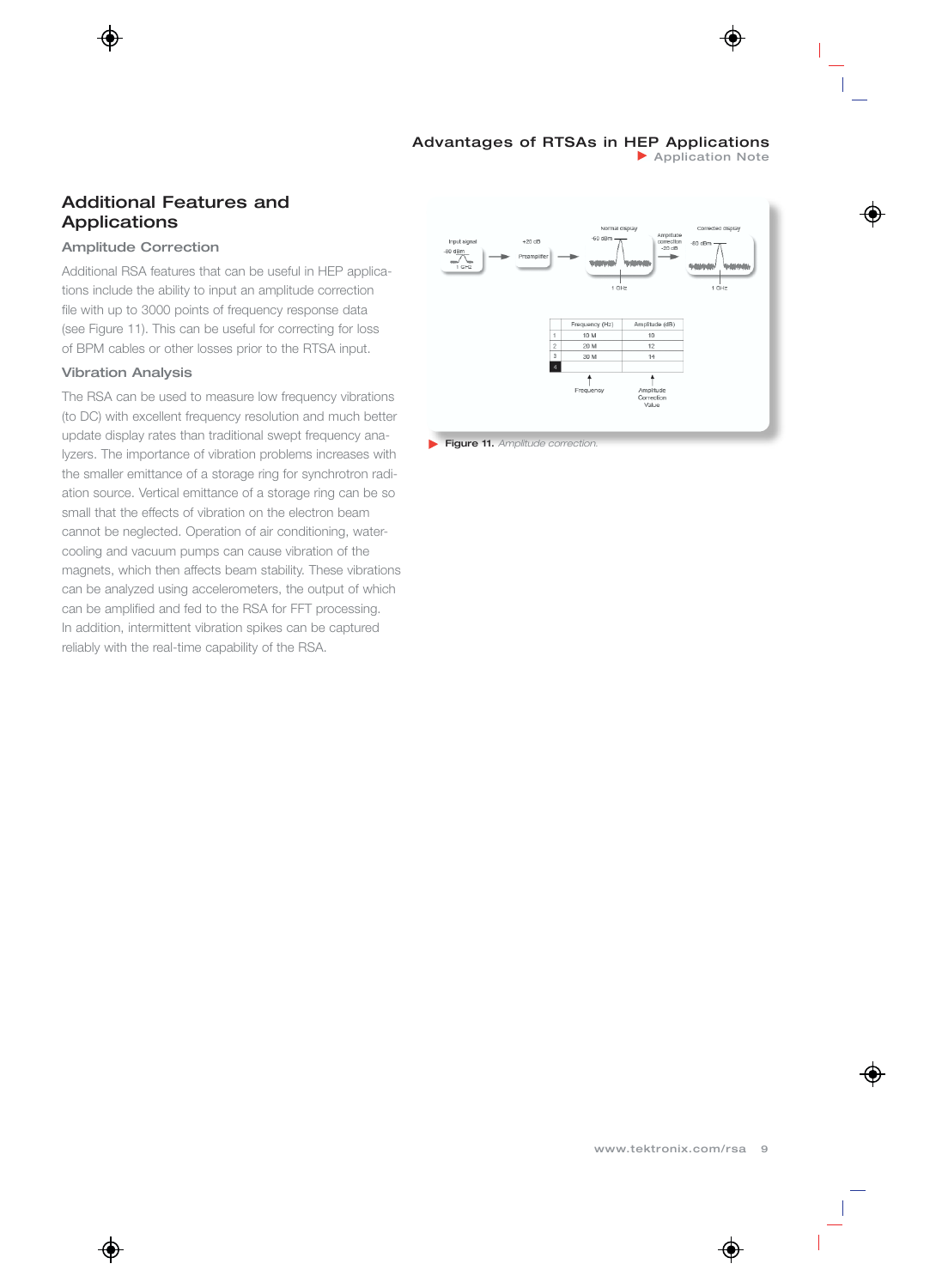**Application Note** 

# Conclusion

Tektronix' real-time spectrum analyzers continue to lead the field in HEP applications by offering a single instrument with capabilities not found in a swept spectrum analyzer:

- **Firequency Mask Trigger and Trigger output that allows** the user to trigger on a tune frequency at the instant it goes unstable while sending a TTL signal to other instruments (i.e. alarm device) and capturing pre-trigger data
- Capture of long records of seamless data (including pre-trigger data)
- A multi-domain view allowing simultaneous display of any three modes: spectrogram, power vs. time, frequency domain or demodulation data (AM, FM, PM)
- Updated display of the spectrum with better frequency resolution
- Data recall for post-processing and detailed analysis

Tektronix' RSA2200A and RSA3300A Series Real-time Spectrum Analyzers deliver unique solutions and advantages for operators and researchers in the High Energy Physics field. Only Tektronix real-time spectrum analyzers offer the triggering, capture and analysis features needed to reveal the true nature of particle accelerator anomalies. The RSA is the solution that can go forward with demanding requirements of particle research.

Please contact your local Tektronix representative to request for more information and to arrange for a demonstration of these truly unique instruments.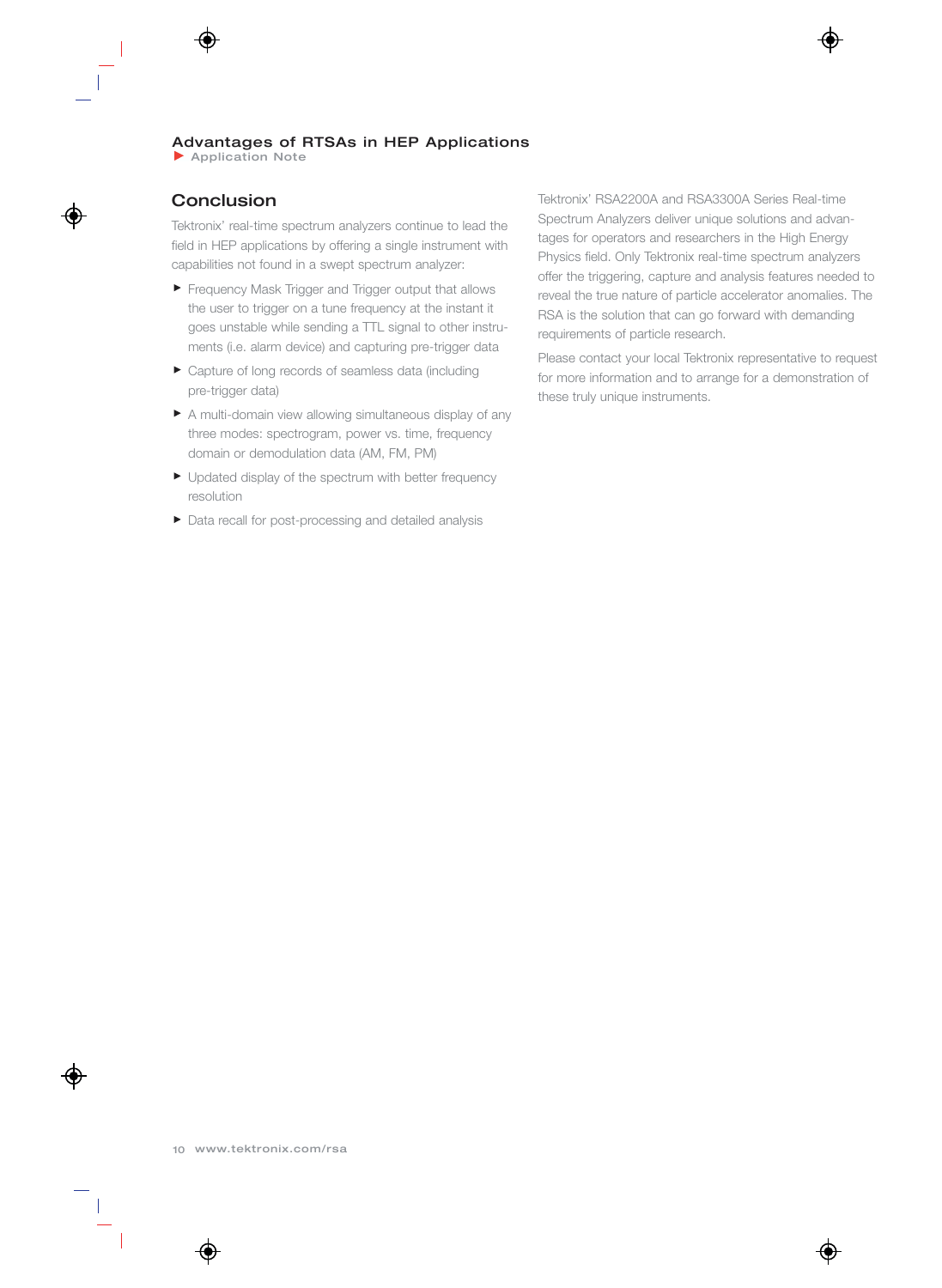# References:

- 1. "Fast Tune Measurement System for the Elettra Booster", S. Bassanese, M. Ferianis, F. Iazzourene Sincrotrone, Proceedings DIPAC 2003 – GSI, Mainz, Germany
- 2. "Pulse Octupole Magnet System at the Photon Factory Storage Ring" Tsukasa Miyajima., Yukinori Kobayashi and Shinya Nagahashi
- 3. PBAR Note 656 "Chromaticity Measurements using Phase Modulated RF", Dave McGinnis – Fermi National Laboratory
- 4. "Chromaticity Measurement via RF Phase Modulation" BI Forum, 2/26/2002, Oliver Bruning – CERN
- 5. "Vibration Measurement of the Spring-8 Storage Ring", Proceedings of the 2001 Particle Accelerator Conference, Chicago, K. Tsumaki, N. Kumagai, SPring-8, Hyogo, Japan
- 6. "A Matter of Time", Tektronix Technical Brief literature number 37W-17252-0